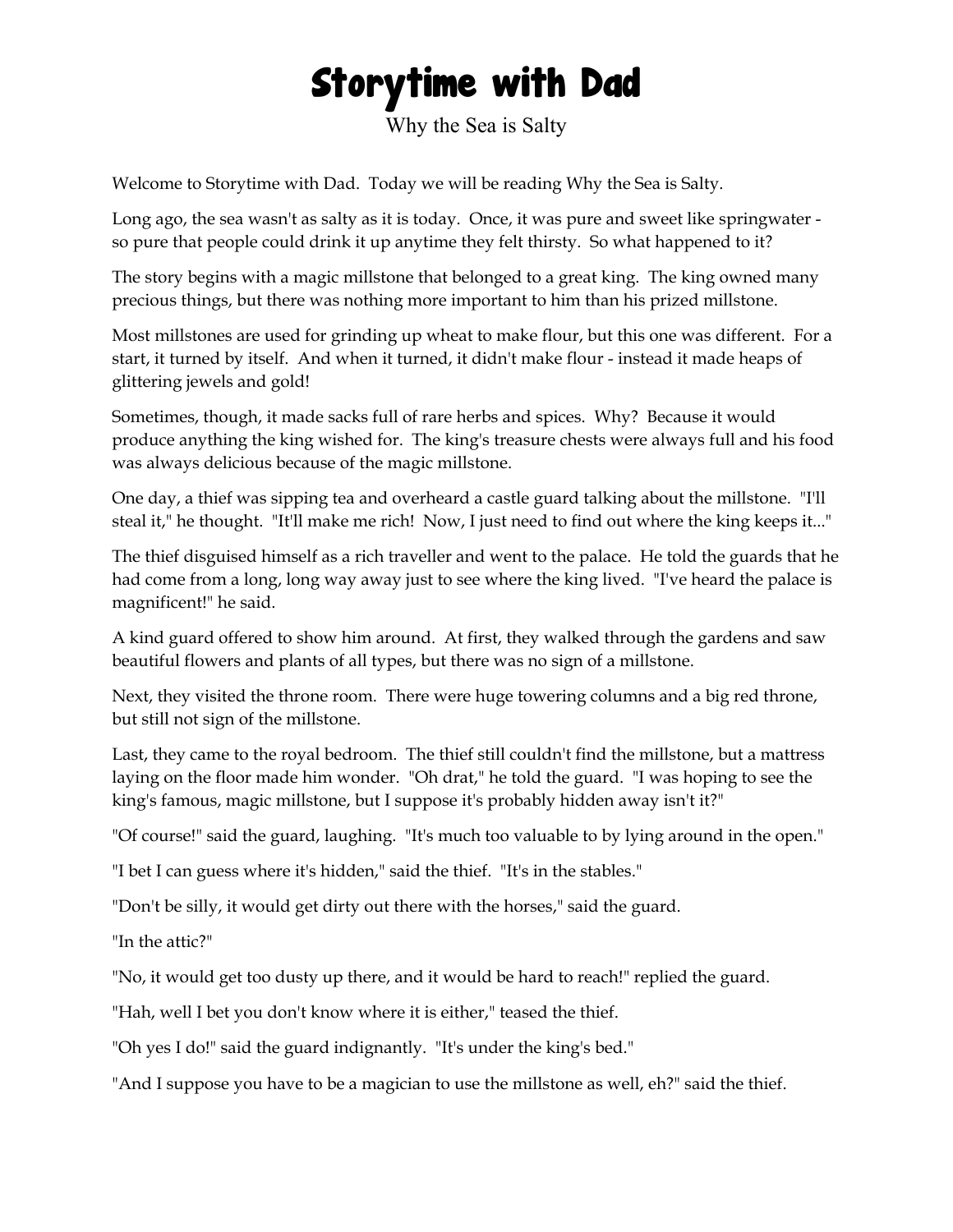"Oh no, I've seen the king. You just have to tap it three times and say what you want."

The thief left the palace with a big wave. "Thanks for the tour!" he told the guard. "You were a big help." He grinned and walked away.

"More help than you know, heh heh" the thief chuckled under his breath.

Later that day, the thief snuck back into the castle. He scaled a wall and tip toed through the grounds towards the palace. Once inside, he tiptoed to the empty bedroom, reached under the mattress, and found the millstone right where the guard said it would be!

He pulled the millstone out and gazed at it in delight. Then, he hid it under his cloak and ran away as fast as he could.

He ran all the way to the sea. A boat bobbed by the water's edge. It didn't belong to him, but he didn't care - he was a thief! He leaped in and took the boat out to sea.

Once he was safely out in the water, he pulled out the millstone. "What should I ask for first?" he mused.

While he was thinking, he unwrapped some food and took a big bite.

"Bleh!" he spat it out in disgust. "This needs salt." Then he grinned, "That's what I should ask for."

He tapped the millstone three times and said "I want salt."

At once, the millstone began to turn, and a sparkling stream of bright, white salt poured out. "I did it!" cried the thief.

He sprinkled some salt on his food and ate away happily. Then he fell asleep under the stars, dreaming of the riches that would be his. Meanwhile, the millstone kept turning and the salt kept streaming out. This continued all night long and the thief had no idea.

By morning, the pile of salt was as big as the boat and the thief was getting buried!

As the sun began to rise, the thief sleepily noticed the salt covering his legs. "Stop millstone!" he cried, but the mountain kept growing.

"Didn't you hear? Stop!" he yelled again, but the millstone kept turning and the boat began sinking from all the weight. Before long, water was lapping up into the boat over the sides.

Still, the millstone kept turning. "Hey, I'll just throw the millstone overboard," thought the thief. He dug around and around, but the millstone was nowhere to be seen. It was really deep in the mountain of salt.

Eventually, the boat cracked and sunk into the water completely, taking the millstone with it. And there, the millstone has stayed, producing salt ever since even to this day. And that is why they say the sea is salty.